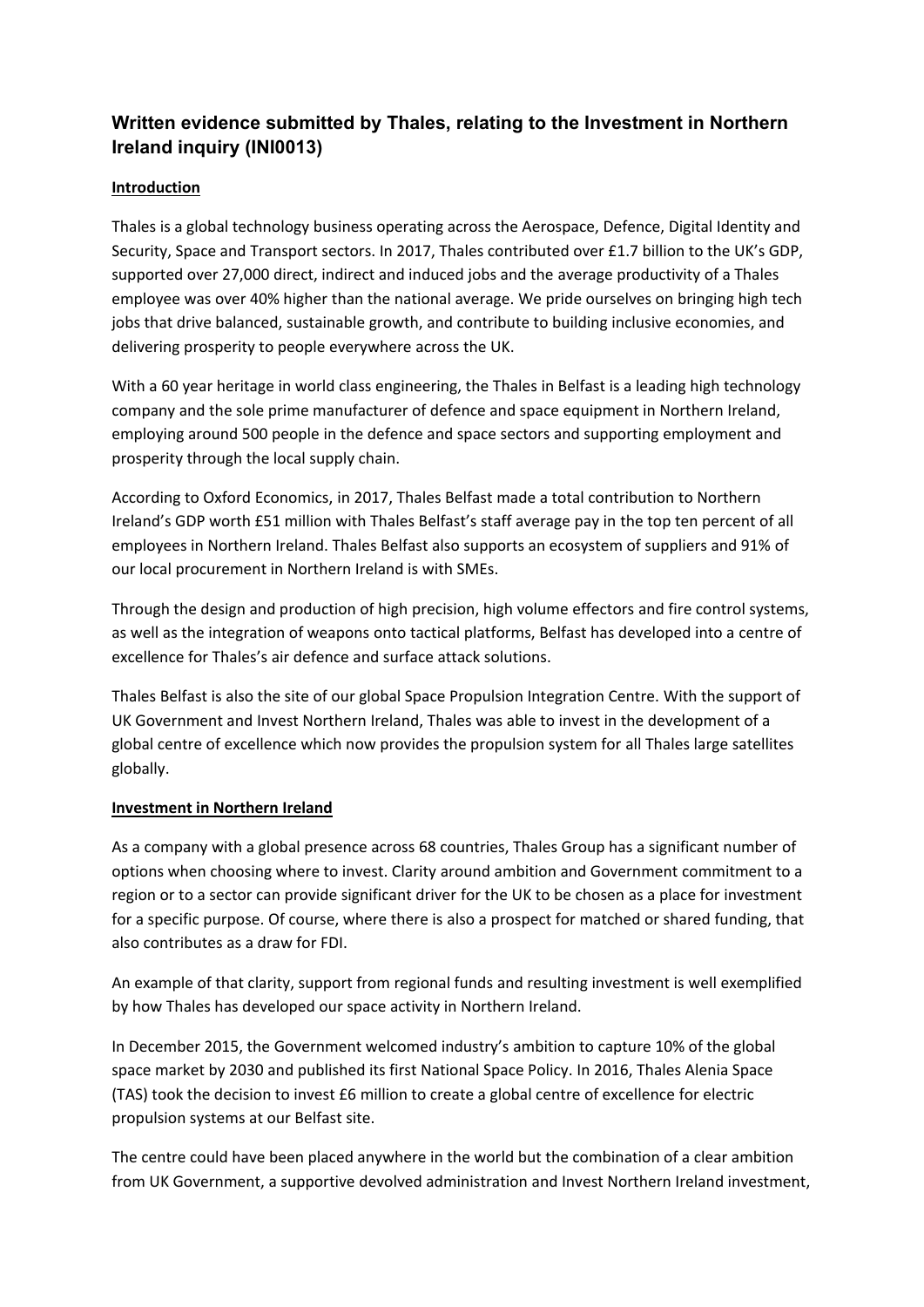and the high precision engineering skills already present on site played a crucial role in the decision to locate this capability in Belfast.

TAS delivered the UK's first all-electric propulsion module designed and built in the UK, the Spacebus Neo Xenon Propulsion System (XPS), in 2018 and we are very proud that electric propulsion units built in Northern Ireland are now in orbit on satellites operated by customers from around the world.

We hope that now the Government has produced the National Space Strategy, we will see the commitment to levelling up mean that UK space programmes are focussed on UK delivered content and that Thales Belfast can start to build for UK customers.

The Government's new social value metrics for making public procurement decisions could also act as an incentive to invest in Northern Ireland.

Mechanisms could be put in place to connect regional funding pots to investment that addresses the skills gap and increases employment opportunities. In Wales, Thales has partnered with Welsh Government on the National Digital Exploitation Centre (NDEC).

As part of the "Tech Valleys" initiative, NDEC is a £20m partnership between Thales, Welsh Government, and the University of South Wales; the funding formula for NDEC is aligned to the aims of growing cyber skills in the South Wales Valleys in order to support economic regeneration and digital growth.

The NDEC education project works with schools and communities to develop outreach and resources, which support people into cyber security and wider digital industries. We also deliver free cyber security training to SMEs across South East Wales, to support their own digital growth.

Connecting funding to this kind of outreach activity around a specific skillset could similarly work to boost skills and employability in Northern Ireland.

### **The importance of skills and education**

Having the right level of suitably qualified and experienced personnel (SQEP) is central to Thales's success in Belfast; the importance of having the right skillsets and talent coming through into the business is cannot be overstated.

Thales has a strong commitment to investing in Northern Ireland's future talent. We support research at one of Northern Ireland's leading universities, Queens University Belfast, on a wide range of topics including cyber security, aerodynamics and advanced networking and communications.

As well as our work with universities, Thales supports STEM outreach in primary and secondary schools in Northern Ireland.

Working with Primary Engineers, Thales supported the Primary Engineer & Secondary Engineer Leaders Award for Northern Ireland, giving local school pupils the chance to meet engineers from Thales and interview them to identify problems in everyday life that could be solved by engineering and begin to design to solutions to them.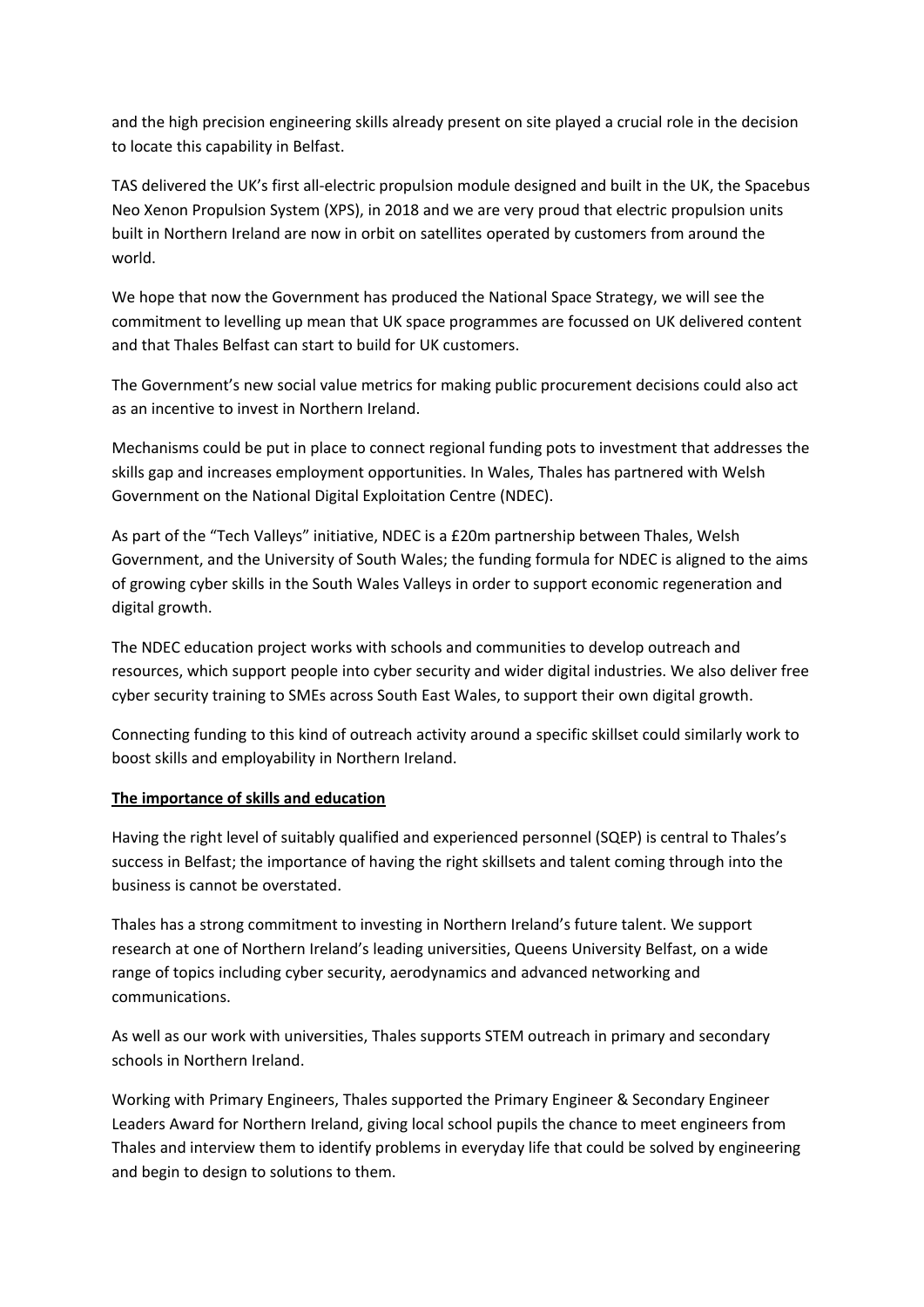It is vital that young people in Northern Ireland see that they do not have to leave their home to have a good career and can work at the cutting edge of technology. As referenced above, there could be the potential of tying regional funding to outreach and educational activities to support building skills and- more importantly- ambitions for young people in Northern Ireland.

#### **Sectors for growth**

We were extremely pleased to see the Northern Ireland Executive's focus on innovation in 10x economy plan and believe that this is the right approach to supporting Northern Ireland's economy.

Thales believes that, with the right support, there is strong potential to grow the economy in sectors that will support the UK's global ambitions both in terms of export and as leaders in certain technology areas.

Space is a sector that we believe has strong potential in Northern Ireland. As referenced above, Thales Alenia Space's global electric propulsion centre of excellence in Belfast is central to the

Thales Alenia Space sees space as a new horizon, helping to build a better, more sustainable life on Earth. We continue to look at opportunities to grow this footprint in Northern Ireland and support from UK Government for UK based space manufacturing outside the traditional large prime would enable us to do that.

In advanced manufacturing, through the design and production of high precision, high volume effectors and fire control systems, as well as the integration of weapons onto tactical platforms, Thales Belfast has developed into a centre of excellence for Thales' air defence and surface attack solutions.

In recent years, Belfast has also become an increasingly important part of the Thales export strategy. From Belfast, we are delivering cutting edge exports to the world with successes and prospects in Asia, the Middle East and the USA.

We believe that UK Government should be looking to shore up this leading capability by investing for the long term. Thales believes that the Lightweight Weapons Portfolio proposal is also an opportunity for the UK Government to secure and grow significant economic value and new jobs in Northern Ireland.

Thales has made a detailed proposition to UK MOD that allows the procurement of a family of lightweight weapons to fill critical forthcoming capability gaps in an affordable manner. This is delivered through a Portfolio Partnership that reduces the cost compared to purchasing these individually and delivers a raft of associated benefits to MOD and UKG.

We believe that a Portfolio style agreement offers the UK Government an opportunity now to support high tech, high skilled jobs and bring valuable long term stability to a key sector in the Northern Ireland Economy. This will secure short term and long term prosperity which has an impact across the UK. It also offers the opportunity to build on a huge global export success that Thales Belfast has shown with these capabilities over the last 10 years.

Furthermore, Portfolio has the potential to save the taxpayer £1.7bn over the next 20 years but timing and pace is essential to secure this.